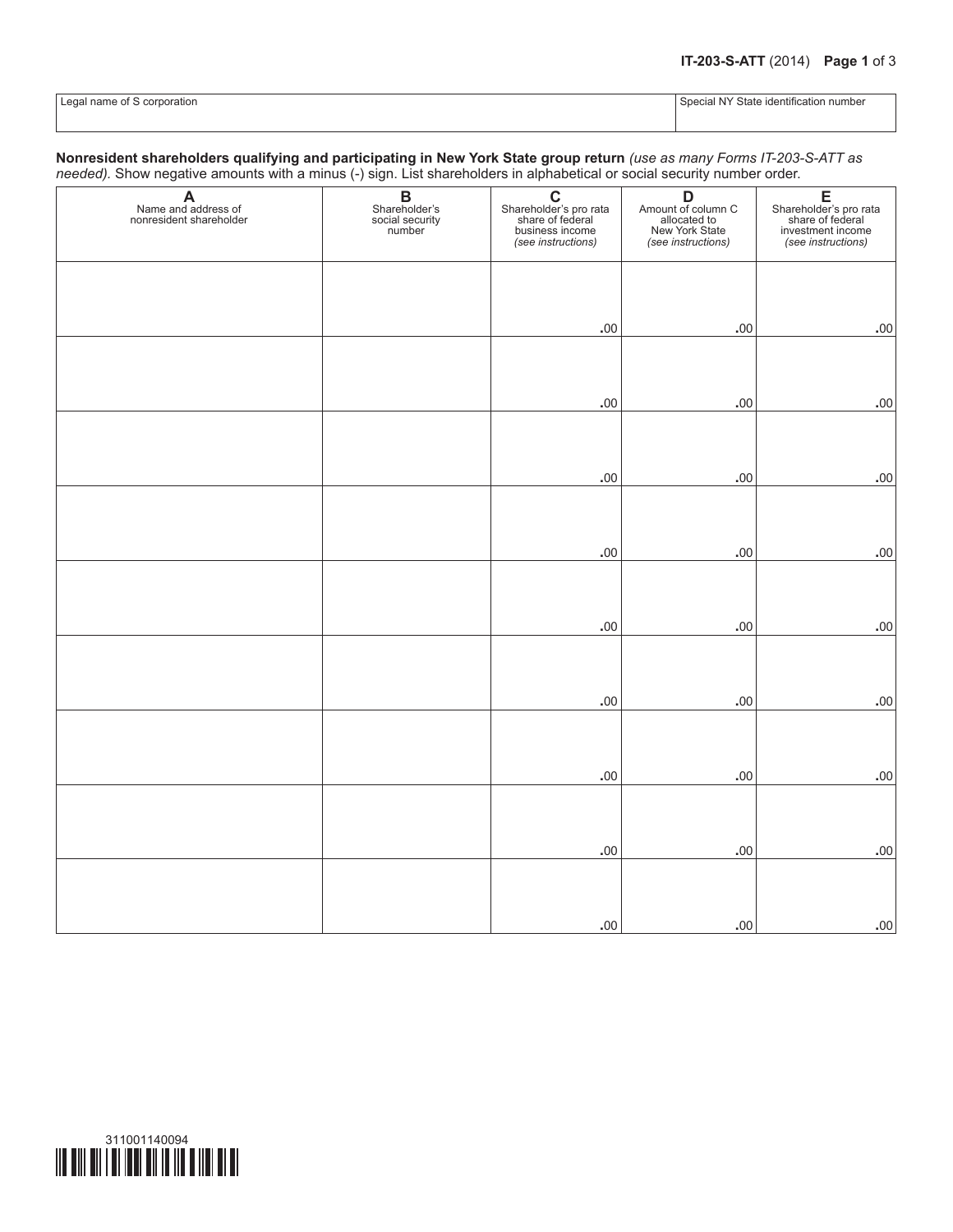## **Page 2** of 3 **IT-203-S-ATT** (2014)

|  | Special NY State identification number |  |
|--|----------------------------------------|--|
|  |                                        |  |

Legal name of S corporation

| to New York State<br>(see instructions) | column D<br>and column F<br>$(D + F)$ | share of federal S<br>corporation deductions<br>(see instructions) | Amount of<br>column H allocated<br>to New York State<br>(see instructions) | Net amount of<br>New York additions and<br>subtractions allocated<br>to New York State<br>(see instructions) | New York taxable income<br>(subtract column I from<br>column G and add<br>or subtract column J) |
|-----------------------------------------|---------------------------------------|--------------------------------------------------------------------|----------------------------------------------------------------------------|--------------------------------------------------------------------------------------------------------------|-------------------------------------------------------------------------------------------------|
|                                         |                                       |                                                                    |                                                                            |                                                                                                              |                                                                                                 |
| .00                                     | .00                                   | .00                                                                | .00                                                                        | .00                                                                                                          | .00                                                                                             |
|                                         |                                       |                                                                    |                                                                            |                                                                                                              |                                                                                                 |
| .00.                                    | .00                                   | .00                                                                | .00                                                                        | .00                                                                                                          | .00                                                                                             |
|                                         |                                       |                                                                    |                                                                            |                                                                                                              |                                                                                                 |
| .00                                     | .00                                   | .00                                                                | .00                                                                        | .00                                                                                                          | .00                                                                                             |
|                                         |                                       |                                                                    |                                                                            |                                                                                                              |                                                                                                 |
| .00                                     | .00                                   | .00                                                                | .00                                                                        | .00                                                                                                          | .00                                                                                             |
|                                         |                                       |                                                                    |                                                                            |                                                                                                              |                                                                                                 |
| .00                                     | .00                                   | .00                                                                | .00                                                                        | .00                                                                                                          | .00                                                                                             |
|                                         |                                       |                                                                    |                                                                            |                                                                                                              |                                                                                                 |
| .00                                     | .00                                   | .00                                                                | .00                                                                        | .00                                                                                                          | .00                                                                                             |
|                                         |                                       |                                                                    |                                                                            |                                                                                                              |                                                                                                 |
| .00                                     | .00                                   | .00.                                                               | .00                                                                        | .00                                                                                                          | .00                                                                                             |
|                                         |                                       |                                                                    |                                                                            |                                                                                                              |                                                                                                 |
| .00                                     | .00                                   | .00                                                                | .00                                                                        | .00                                                                                                          | .00                                                                                             |
|                                         |                                       |                                                                    |                                                                            |                                                                                                              |                                                                                                 |
| .00                                     | .00                                   | .00                                                                | .00                                                                        | .00                                                                                                          | .00                                                                                             |

Enter on the appropriate line on Form IT-203-S **1.00 1.00 1.00 1.00 1.00 1.000 1.000 1.000 1.000 1.000 1.000 1.000 1.000 1.000 1.000 1.000 1.000 1.000 1.000 1.000 1.000 1.000 1.000 1.000 1.000 1.000 1.0000 1.0000**